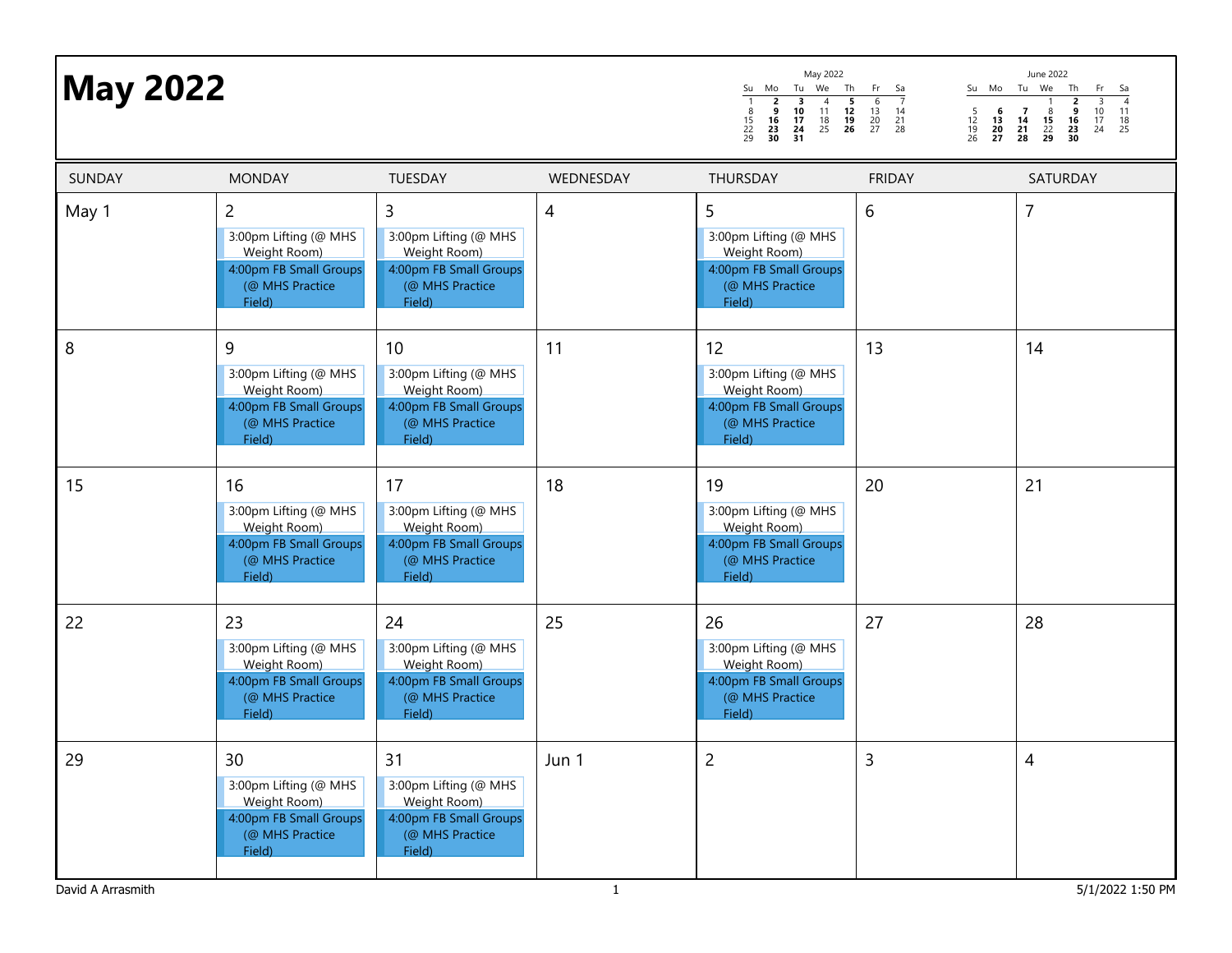| <b>June 2022</b>                 |                                                                                                                              |                                                                                                         |                                                                        | June 2022<br>Su Mo<br>Tu<br>We<br>Th<br>$\begin{array}{c}\n2 \\ 9 \\ 16 \\ 23 \\ 30\n\end{array}$<br>6<br>$\overline{7}$<br>$\frac{8}{15}$<br>$\frac{22}{29}$<br>$\frac{5}{12}$<br>$\frac{12}{19}$<br>26<br>$\begin{array}{c} 13 \\ 20 \\ 27 \end{array}$<br>$\frac{14}{21}$<br>28 | Su Mo<br>Fr<br>Sa<br>$\frac{3}{10}$<br>$\frac{17}{24}$<br>$\overline{4}$<br>11<br>$\begin{array}{c} \mathbf{3} \\ 10 \\ 17 \end{array}$<br>$\begin{array}{c} 4 \\ 11 \\ 18 \end{array}$<br>$\begin{array}{c} 18 \\ 25 \end{array}$<br>24<br>25<br>31 | <b>July 2022</b><br>Tu We Th<br>Fr<br>$\begin{array}{r} 5a \\ \hline 2 \\ 9 \\ 16 \\ 23 \\ 30 \end{array}$<br>$\begin{array}{c} 5 \\ 12 \\ 19 \end{array}$<br>$\begin{array}{c}7\\14\\21\\28\end{array}$<br>$\begin{array}{c} 6 \\ 13 \\ 20 \\ 27 \end{array}$<br>$\frac{8}{15}$<br>22<br>29<br>26 |
|----------------------------------|------------------------------------------------------------------------------------------------------------------------------|---------------------------------------------------------------------------------------------------------|------------------------------------------------------------------------|------------------------------------------------------------------------------------------------------------------------------------------------------------------------------------------------------------------------------------------------------------------------------------|------------------------------------------------------------------------------------------------------------------------------------------------------------------------------------------------------------------------------------------------------|----------------------------------------------------------------------------------------------------------------------------------------------------------------------------------------------------------------------------------------------------------------------------------------------------|
| SUNDAY                           | <b>MONDAY</b>                                                                                                                | TUESDAY                                                                                                 | WEDNESDAY                                                              | THURSDAY                                                                                                                                                                                                                                                                           | <b>FRIDAY</b>                                                                                                                                                                                                                                        | SATURDAY                                                                                                                                                                                                                                                                                           |
| May 29                           | 30                                                                                                                           | 31                                                                                                      | Jun 1                                                                  | $\overline{c}$<br>3:00pm Lifting (@ MHS<br>Weight Room)<br>4:00pm FB Small Groups<br>(@ MHS Practice<br>Field)                                                                                                                                                                     | 3                                                                                                                                                                                                                                                    | $\overline{4}$                                                                                                                                                                                                                                                                                     |
| 5                                | 6<br>5:00pm Summer Lifting<br>(@ MHS Weight<br>Room)<br>6:00pm Freshman<br><b>Commitment Day!</b><br>(@ MHS Practice Field   | $\overline{7}$<br>5:00pm Summer Lifting<br>(@ MHS Weight<br>Room)                                       | 8                                                                      | 9<br>5:00pm Helmet Hand<br>Out (Varsity @ 5pm -<br>JV/Frosh @6pm)<br>5:00pm Summer Lifting<br>(@ MHS Weight<br>Room)                                                                                                                                                               | 10                                                                                                                                                                                                                                                   | 11                                                                                                                                                                                                                                                                                                 |
| 12                               | 13<br>5:00pm Summer Lifting<br>(@ MHS Weight<br>Room)<br>6:00pm 7v7/OLine<br><b>Practice Days (@MHS)</b><br>Practice fields) | 14<br>5:00pm Summer Lifting<br>(@ MHS Weight<br>Room)                                                   | 15<br>6:00pm Plainwell 7v7<br>(6/15 @ PHS - 6/29<br>@MHS - 7/12 @ PHS) | 16<br>5:00pm Summer Lifting<br>(@ MHS Weight<br>Room)<br>7:00pm Lawton 7v7 (@<br>$LHS$ )                                                                                                                                                                                           | 17                                                                                                                                                                                                                                                   | 18                                                                                                                                                                                                                                                                                                 |
| 19                               | 20<br>5:00pm Summer Lifting<br>(@ MHS Weight<br>Room)<br>6:00pm 7v7/OLine<br><b>Practice Days (@MHS)</b><br>Practice fields) | 21<br>5:00pm Summer Lifting<br>(@ MHS Weight<br>Room)<br>6:00pm United 7v7 (@<br>Hackett CP)            | 22                                                                     | 23<br>5:00pm Summer Lifting<br>(@ MHS Weight<br>Room)                                                                                                                                                                                                                              | 24                                                                                                                                                                                                                                                   | 25                                                                                                                                                                                                                                                                                                 |
| 26                               | 27<br>5:00pm Summer Lifting<br>(@ MHS Weight<br>Room)                                                                        | 28<br>5:00pm Summer Lifting<br>(@ MHS Weight<br>Room)<br>6:00pm Three Rivers 7v7<br>(@ Three Rivers HS) | 29<br>6:00pm Plainwell 7v7<br>(6/15 @ PHS - 6/29<br>@MHS - 7/12 @ PHS) | 30<br>5:00pm Summer Lifting<br>(@ MHS Weight<br>Room)                                                                                                                                                                                                                              | Jul 1                                                                                                                                                                                                                                                | $\overline{2}$                                                                                                                                                                                                                                                                                     |
| $2^{\circ}$<br>David A Arrasmith |                                                                                                                              |                                                                                                         |                                                                        |                                                                                                                                                                                                                                                                                    |                                                                                                                                                                                                                                                      | 5/1/2022 1:50 PM                                                                                                                                                                                                                                                                                   |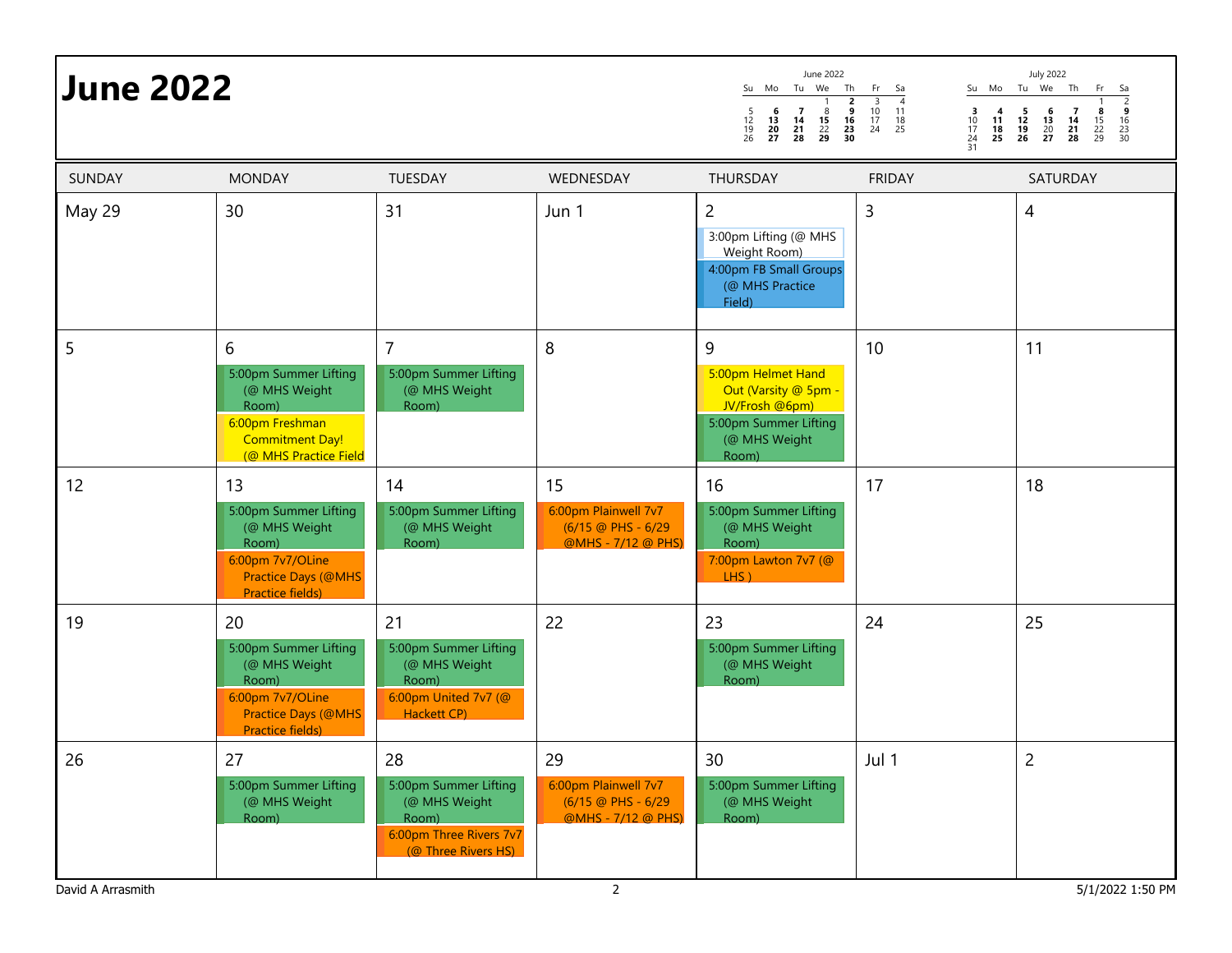| <b>July 2022</b>                                                                 |                                                                                                 |                                                                    |                                                                               | July 2022<br>Su Mo Tu We Th Fr Sa<br>$\begin{array}{c} 5 \\ 12 \\ 19 \\ 26 \end{array}$<br>$\begin{array}{c} 6 \\ 13 \\ 20 \\ 27 \end{array}$<br>$\begin{array}{c}7\\14\\21\\28\end{array}$<br>$\frac{3}{10}$<br>$\frac{17}{24}$<br>$\frac{24}{31}$<br>$\begin{array}{c} 11 \\ 18 \end{array}$<br>25 | Su Mo Tu We<br>ۊ<br>$\overline{7}$<br>$\frac{8}{15}$<br>22<br>29<br>$\frac{8}{15}$<br>22<br>29<br>$\frac{14}{21}$<br>28<br>$\begin{array}{c} 16 \\ 23 \\ 30 \end{array}$ | August 2022<br>Th<br>Fr<br>Sa<br>$\frac{6}{13}$<br>$\frac{13}{20}$<br>$\frac{20}{27}$<br>$\frac{10}{17}$<br>$\frac{24}{31}$<br>$\frac{11}{18}$<br>$\frac{18}{25}$<br>$\frac{12}{19}$<br>26<br>$\begin{array}{c} 16 \\ 23 \\ 30 \end{array}$ |
|----------------------------------------------------------------------------------|-------------------------------------------------------------------------------------------------|--------------------------------------------------------------------|-------------------------------------------------------------------------------|------------------------------------------------------------------------------------------------------------------------------------------------------------------------------------------------------------------------------------------------------------------------------------------------------|--------------------------------------------------------------------------------------------------------------------------------------------------------------------------|---------------------------------------------------------------------------------------------------------------------------------------------------------------------------------------------------------------------------------------------|
| SUNDAY                                                                           | <b>MONDAY</b>                                                                                   | TUESDAY                                                            | WEDNESDAY                                                                     | THURSDAY                                                                                                                                                                                                                                                                                             | <b>FRIDAY</b>                                                                                                                                                            | SATURDAY                                                                                                                                                                                                                                    |
| <b>Jun 26</b>                                                                    | 27                                                                                              | 28                                                                 | 29                                                                            | 30                                                                                                                                                                                                                                                                                                   | Jul 1                                                                                                                                                                    | $\overline{2}$                                                                                                                                                                                                                              |
| 3                                                                                | $\overline{4}$                                                                                  | 5                                                                  | 6                                                                             | $\overline{7}$                                                                                                                                                                                                                                                                                       | 8                                                                                                                                                                        | 9                                                                                                                                                                                                                                           |
| 5:00pm MHSAA DEAD<br><b>WEEK (NO LIFTING</b><br><b>OR PRACTICE)</b>              | 5:00pm MHSAA DEAD<br><b>WEEK (NO LIFTING</b><br><b>OR PRACTICE)</b>                             | 5:00pm MHSAA DEAD<br><b>WEEK (NO LIFTING</b><br><b>OR PRACTICE</b> | 5:00pm MHSAA DEAD<br><b>WEEK (NO LIFTING</b><br><b>OR PRACTICE)</b>           | 5:00pm MHSAA DEAD<br><b>WEEK (NO LIFTING</b><br><b>OR PRACTICE)</b>                                                                                                                                                                                                                                  | 5:00pm MHSAA DEAD<br><b>WEEK (NO LIFTING</b><br><b>OR PRACTICE)</b>                                                                                                      | 5:00pm MHSAA DEAD<br><b>WEEK (NO LIFTING</b><br><b>OR PRACTICE)</b>                                                                                                                                                                         |
| 10                                                                               | 11<br>5:00pm Summer Lifting<br>(@ MHS Weight<br>6:00pm 7v7/OLine<br>Practice Days (@MHS         | 12<br>5:00pm Summer Lifting<br>(@ MHS Weight<br>Room)              | 13<br>6:00pm Plainwell 7v7<br>$(6/15 \circ P$ HS - 6/29<br>@MHS - 7/12 @ PHS) | 14<br>5:00pm Summer Lifting<br>(@ MHS Weight<br>Room)                                                                                                                                                                                                                                                | 15                                                                                                                                                                       | 16                                                                                                                                                                                                                                          |
| 17                                                                               | 18<br>5:00pm Summer Lifting<br>(@ MHS Weight<br>6:00pm 7v7/OLine<br><b>Practice Days (@MHS)</b> | 19<br>5:00pm Summer Lifting<br>(@ MHS Weight<br>Room)              | 20                                                                            | 21<br>5:00pm Summer Lifting<br>(@ MHS Weight<br>6:00pm 7v7 @ MHS (@<br>MHS)                                                                                                                                                                                                                          | 22                                                                                                                                                                       | 23                                                                                                                                                                                                                                          |
| 24                                                                               | 25<br>5:00pm TEAM CAMP !!!<br>(@ MHS Practice<br>Fields)                                        | 26<br>5:00pm TEAM CAMP !!!<br>(@ MHS Practice<br>Fields)           | 27<br>5:00pm TEAM CAMP !!!<br>(@ MHS Practice<br>Fields)                      | 28<br>5:00pm TEAM CAMP !!!<br>(@ MHS Practice<br>Fields)                                                                                                                                                                                                                                             | 29                                                                                                                                                                       | 30                                                                                                                                                                                                                                          |
| 31<br>MHASS DOWN WEEK<br>(NO LIFTING OR<br><b>PRACTICE - SEE YOU</b><br>AT CAMP) | Aug 1                                                                                           | $\overline{c}$                                                     | $\overline{3}$                                                                | 4                                                                                                                                                                                                                                                                                                    | 5                                                                                                                                                                        | 6                                                                                                                                                                                                                                           |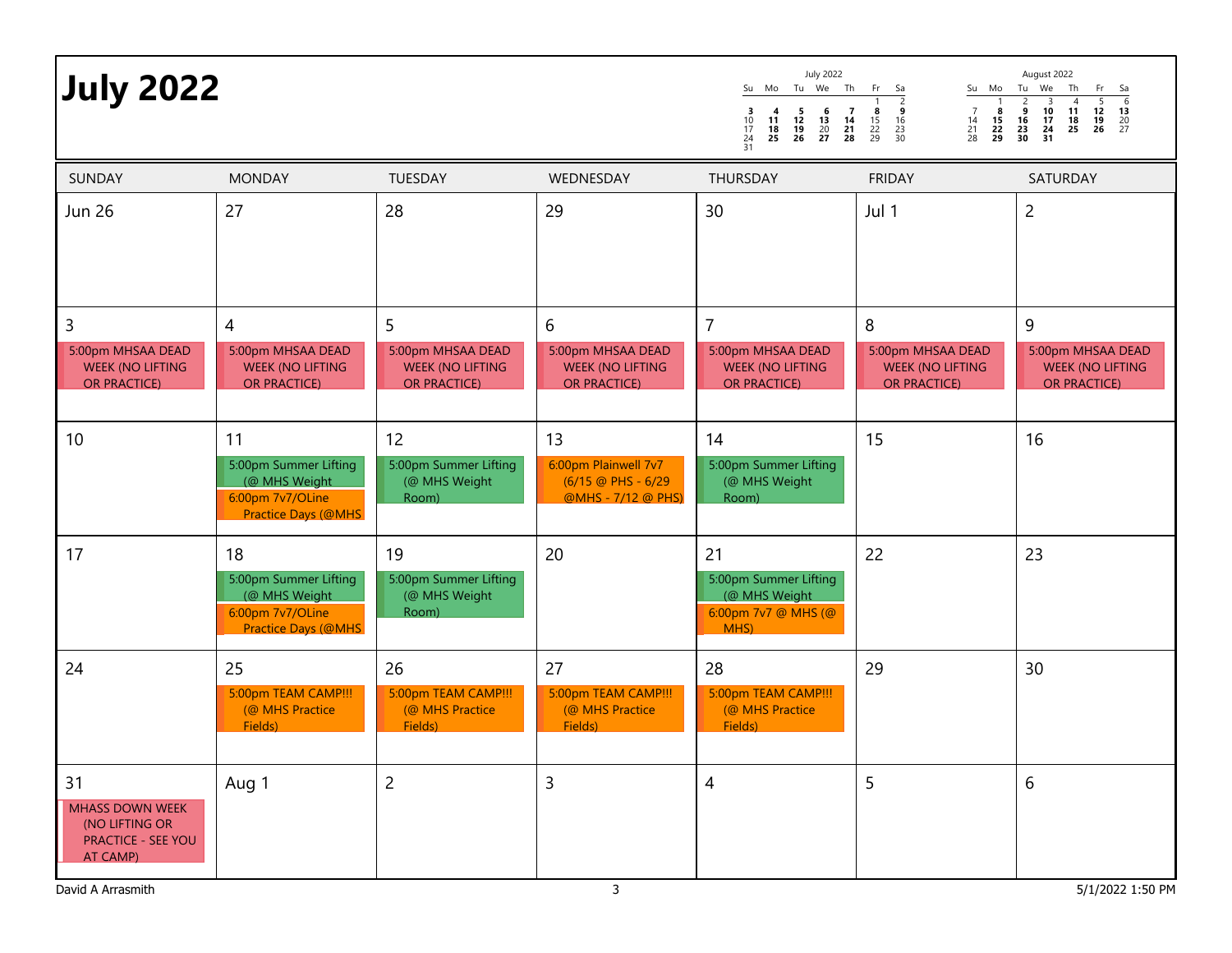| <b>August 2022</b>      |                                                                                            |                                                                                                     |                                                                                                 | August 2022<br>September 2022<br>Tu We<br>Th<br>Su Mo Tu We<br>Th<br>Su Mo<br>Fr<br>$rac{5a}{3}$<br>10<br>17<br>24<br>Sa<br>Fr<br>$\overline{4}$<br>$\frac{5}{12}$<br>$\frac{12}{19}$<br>26<br>6<br>$\frac{2}{9}$<br>$\frac{16}{23}$<br>30<br>$\frac{2}{9}$<br>$\begin{array}{c}\n3 \\ 10\n\end{array}$<br>$\begin{array}{c} 11 \\ 18 \\ 25 \end{array}$<br>8<br>13<br>$\frac{5}{12}$<br>$\frac{12}{19}$<br>26<br>$\begin{array}{c} 6 \\ 13 \\ 20 \\ 27 \end{array}$<br>$\begin{array}{c} 7 \\ 14 \\ 21 \\ 28 \end{array}$<br>$\begin{array}{c} 4 \\ 11 \\ 18 \\ 25 \end{array}$<br>$\begin{array}{c}7\\14\\21\\28\end{array}$<br>8<br>$\frac{15}{22}$<br>29<br>$\frac{16}{23}$<br>30<br>$\begin{array}{c} 17 \\ 24 \\ 31 \end{array}$<br>$\frac{15}{22}$<br>22<br>29<br>$\frac{20}{27}$ |                                                                                        |                                                                                        |
|-------------------------|--------------------------------------------------------------------------------------------|-----------------------------------------------------------------------------------------------------|-------------------------------------------------------------------------------------------------|------------------------------------------------------------------------------------------------------------------------------------------------------------------------------------------------------------------------------------------------------------------------------------------------------------------------------------------------------------------------------------------------------------------------------------------------------------------------------------------------------------------------------------------------------------------------------------------------------------------------------------------------------------------------------------------------------------------------------------------------------------------------------------------|----------------------------------------------------------------------------------------|----------------------------------------------------------------------------------------|
| <b>SUNDAY</b>           | <b>MONDAY</b>                                                                              | TUESDAY                                                                                             | WEDNESDAY                                                                                       | THURSDAY                                                                                                                                                                                                                                                                                                                                                                                                                                                                                                                                                                                                                                                                                                                                                                                 | <b>FRIDAY</b>                                                                          | SATURDAY                                                                               |
| <b>Jul 31</b>           | Aug 1<br><b>MHASS DOWN WEEK</b><br>(NO LIFTING OR<br><b>PRACTICE - SEE YOU</b><br>AT CAMP) | $\overline{c}$<br><b>MHASS DOWN WEEK</b><br>(NO LIFTING OR<br><b>PRACTICE - SEE YOU</b><br>AT CAMP) | 3<br><b>MHASS DOWN WEEK</b><br>(NO LIFTING OR<br><b>PRACTICE - SEE YOU</b><br>AT CAMP)          | 4<br><b>MHASS DOWN WEEK</b><br>(NO LIFTING OR<br><b>PRACTICE - SEE YOU</b><br>AT CAMP)                                                                                                                                                                                                                                                                                                                                                                                                                                                                                                                                                                                                                                                                                                   | 5<br><b>MHASS DOWN WEEK</b><br>(NO LIFTING OR<br><b>PRACTICE - SEE YOU</b><br>AT CAMP) | 6<br><b>MHASS DOWN WEEK</b><br>(NO LIFTING OR<br><b>PRACTICE - SEE YOU</b><br>AT CAMP) |
| $\overline{7}$          | 8<br>3:00pm Double Days!!!                                                                 | 9<br>3:00pm Double Days!!!                                                                          | 10<br>3:00pm Double Days!!!                                                                     | 11<br>3:00pm Double Days!!!                                                                                                                                                                                                                                                                                                                                                                                                                                                                                                                                                                                                                                                                                                                                                              | 12<br>3:00pm Double Days!!!                                                            | 13<br>9:00am Specials Practice<br>11:00am Mom's Practice<br>12:00pm Team Picnic        |
| 14                      | 15<br>3:00pm Double Days!!!                                                                | 16<br>3:00pm Double Days!!!                                                                         | 17<br>3:00pm Double Days!!!                                                                     | 18<br>3:00pm Scrimmage @ 3<br><b>Rivers HS</b>                                                                                                                                                                                                                                                                                                                                                                                                                                                                                                                                                                                                                                                                                                                                           | 19<br>6:00pm Friday Night<br><b>Lights Practice</b>                                    | 20                                                                                     |
| 21                      | 22<br>3:00pm Normal Practice                                                               | 23<br>3:00pm Normal Practice                                                                        | 24<br>3:00pm Normal Practice<br>4:30pm Frosh/JV Game<br>@ Lowell                                | 25<br>3:00pm Normal Practice<br>7:00pm Varsity vs Lowell                                                                                                                                                                                                                                                                                                                                                                                                                                                                                                                                                                                                                                                                                                                                 | 26<br>3:00pm Normal Practice                                                           | 27                                                                                     |
| 28<br>David A Arrasmith | 29<br>3:00pm Normal Practice                                                               | 30<br>3:00pm Normal Practice                                                                        | 31<br>3:00pm Normal Practice<br>4:30pm Frosh/JV vs<br>Marshall (Home<br>Game)<br>$\overline{4}$ | Sep 1                                                                                                                                                                                                                                                                                                                                                                                                                                                                                                                                                                                                                                                                                                                                                                                    | $\overline{2}$                                                                         | 3<br>5/1/2022 1:50 PM                                                                  |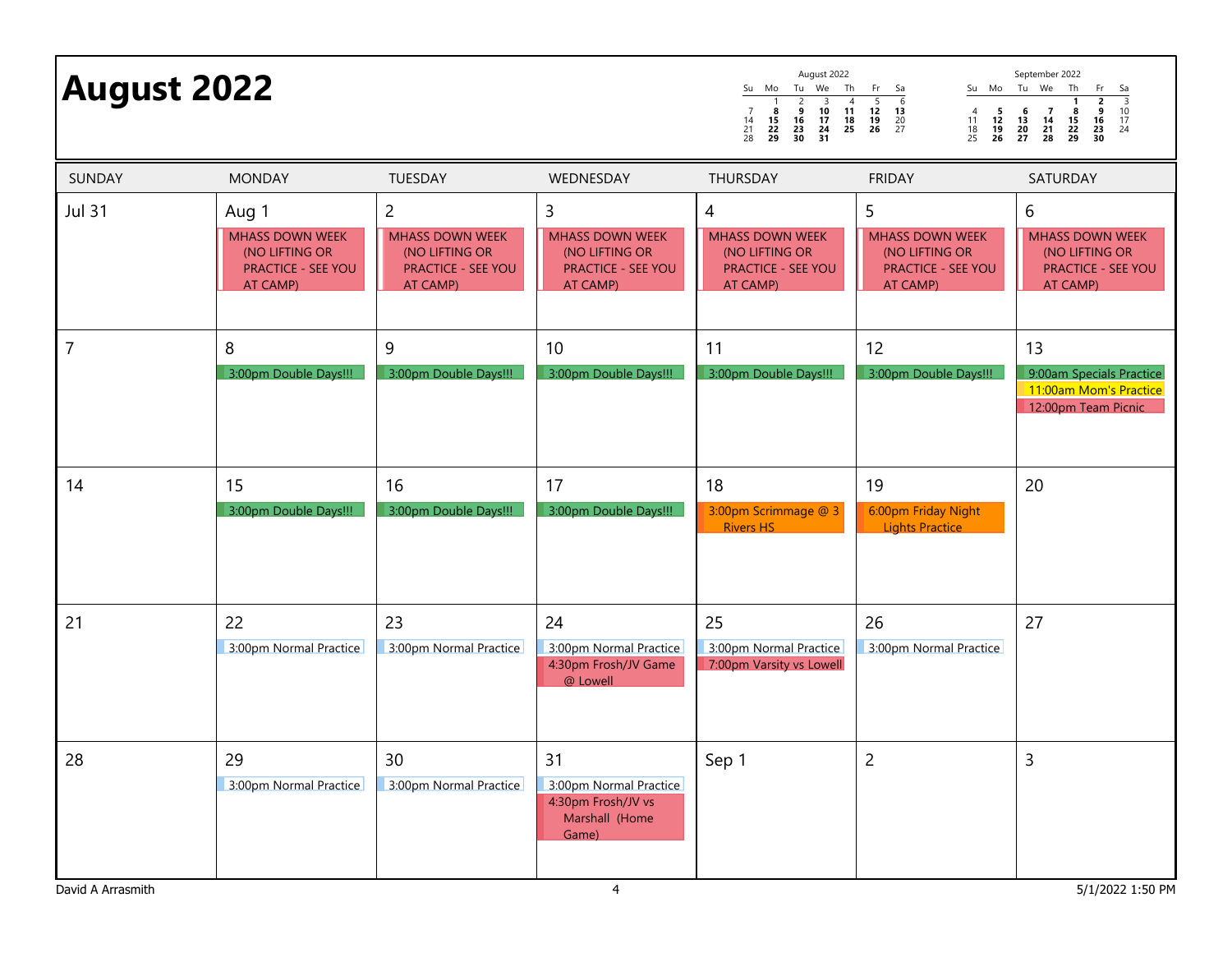|        | <b>September 2022</b>             |                              |                                          | September 2022<br>Tu We<br>Su Mo<br>Th<br>1<br>- 5<br>$\begin{array}{c} 6 \\ 13 \\ 20 \\ 27 \end{array}$<br>$\begin{array}{c}7\\14\\21\\28\end{array}$<br>$\begin{array}{c} 8 \\ 15 \\ 22 \\ 29 \end{array}$<br>$\begin{array}{c} 4 \\ 11 \\ 18 \\ 25 \end{array}$<br>$\frac{12}{19}$<br>26 | Su Mo<br>Fr<br>Sa<br>$\begin{array}{c}\n2 \\ \hline\n9 \\ 16 \\ 23 \\ 30\n\end{array}$<br>$\frac{3}{10}$<br>$\frac{17}{24}$<br>$\begin{array}{c} 2 \\ 9 \\ 16 \\ 23 \\ 30 \end{array}$<br>$\begin{array}{c} 3 \\ 10 \\ 17 \\ 24 \\ 31 \end{array}$ | October 2022<br>Tu We<br>Th<br>Fr<br>Sa<br>$\frac{5}{12}$<br>$\frac{12}{19}$<br>26<br>$\begin{array}{c} 6 \\ 13 \\ 20 \\ 27 \end{array}$<br>$\begin{array}{c} 7 \\ 14 \\ 21 \\ 28 \end{array}$<br>$\frac{8}{15}$<br>22<br>29<br>4<br>$\frac{11}{18}$<br>25 |
|--------|-----------------------------------|------------------------------|------------------------------------------|---------------------------------------------------------------------------------------------------------------------------------------------------------------------------------------------------------------------------------------------------------------------------------------------|----------------------------------------------------------------------------------------------------------------------------------------------------------------------------------------------------------------------------------------------------|------------------------------------------------------------------------------------------------------------------------------------------------------------------------------------------------------------------------------------------------------------|
| SUNDAY | <b>MONDAY</b>                     | TUESDAY                      | WEDNESDAY                                | THURSDAY                                                                                                                                                                                                                                                                                    | <b>FRIDAY</b>                                                                                                                                                                                                                                      | SATURDAY                                                                                                                                                                                                                                                   |
| Aug 28 | 29                                | 30                           | 31                                       | Sep 1<br>3:00pm Normal Practice<br>7:00pm Varsity @<br>Marshall (@ Marshall<br>HS)                                                                                                                                                                                                          | $\overline{2}$<br>3:00pm NO PRACTICE!                                                                                                                                                                                                              | $\mathsf{3}$                                                                                                                                                                                                                                               |
| 4      | 5<br>5:00pm LABOR Day<br>Practice | 6<br>3:00pm Normal Practice  | $\overline{7}$<br>3:00pm Normal Practice | 8<br>3:00pm Normal Practice                                                                                                                                                                                                                                                                 | 9<br>3:00pm Normal Practice                                                                                                                                                                                                                        | 10                                                                                                                                                                                                                                                         |
| 11     | 12<br>3:00pm Normal Practice      | 13<br>3:00pm Normal Practice | 14<br>3:00pm Normal Practice             | 15<br>3:00pm Normal Practice                                                                                                                                                                                                                                                                | 16<br>3:00pm Normal Practice                                                                                                                                                                                                                       | 17                                                                                                                                                                                                                                                         |
| 18     | 19<br>3:00pm Normal Practice      | 20<br>3:00pm Normal Practice | 21<br>3:00pm Normal Practice             | 22<br>3:00pm Normal Practice                                                                                                                                                                                                                                                                | 23<br>3:00pm Normal Practice                                                                                                                                                                                                                       | 24                                                                                                                                                                                                                                                         |
| 25     | 26<br>3:00pm Normal Practice      | 27<br>3:00pm Normal Practice | 28<br>3:00pm Normal Practice             | 29<br>3:00pm Normal Practice                                                                                                                                                                                                                                                                | 30<br>3:00pm Normal Practice                                                                                                                                                                                                                       | Oct 1                                                                                                                                                                                                                                                      |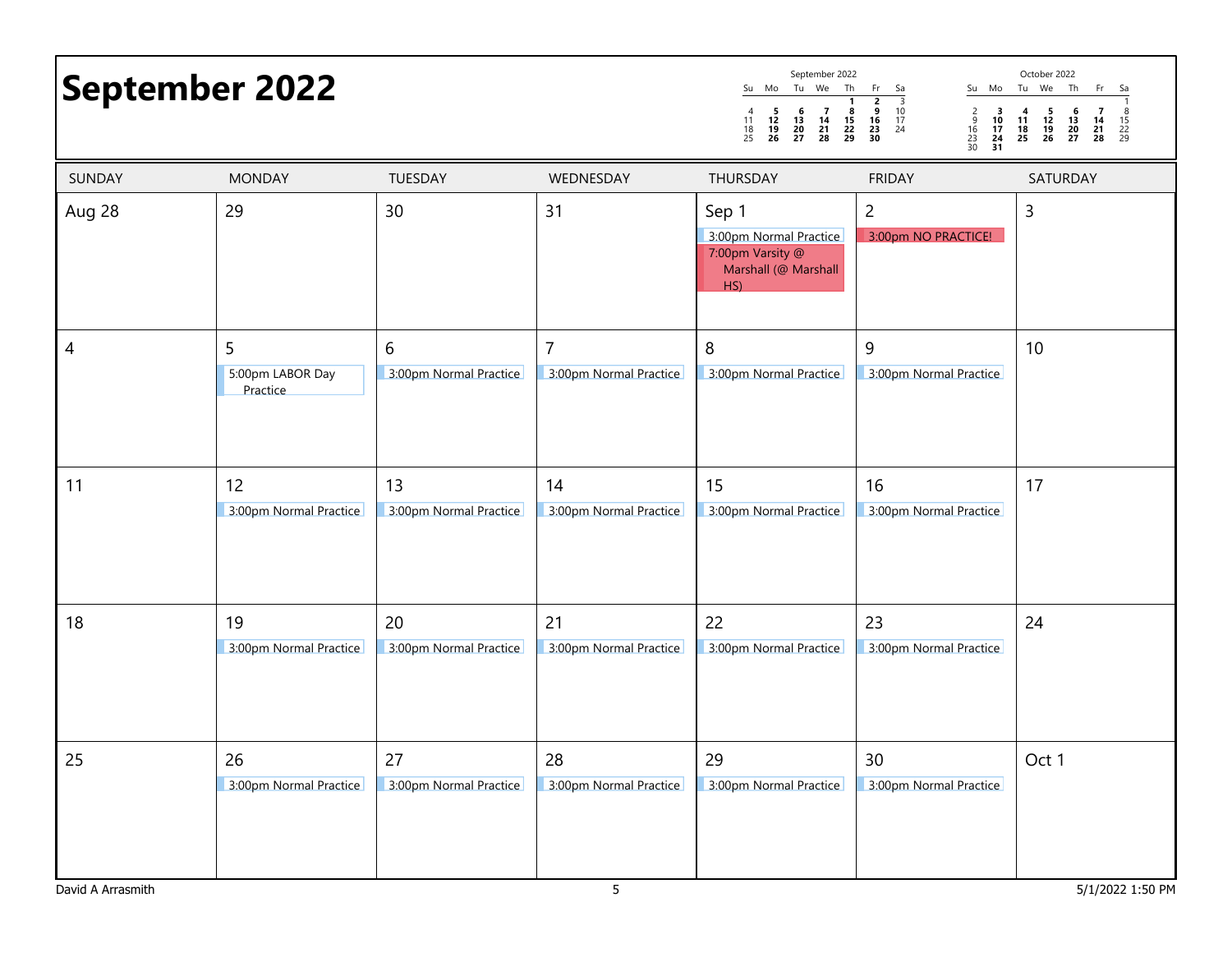| <b>October 2022</b> |                              |                              |                              | October 2022<br>Tu We<br>Th<br>Su<br>Mo<br>$\frac{2}{9}$<br>$\frac{16}{23}$<br>$\frac{23}{30}$<br>$\begin{array}{c} 3 \\ 10 \\ 17 \end{array}$<br>-5<br>6<br>4<br>11<br>$\frac{13}{20}$<br>27<br>$\frac{12}{19}$<br>26<br>$\begin{array}{c} 18 \\ 25 \end{array}$<br>24<br>31 | Fr<br>Sa<br>Mo<br>Su<br>$\begin{array}{c} 6 \\ 13 \\ 20 \\ 27 \end{array}$<br>$\begin{array}{c} 8 \\ 15 \\ 22 \\ 29 \end{array}$<br>$\begin{array}{c} 7 \\ 14 \\ 21 \\ 28 \end{array}$<br>- 7<br>$\frac{14}{21}$<br>28 | November 2022<br>Tu We<br>Th<br>Fr<br>Sa<br>$\frac{5}{12}$<br>$\frac{12}{19}$<br><b>26</b><br>$\overline{2}$<br>3<br>$\frac{6}{16}$<br>$\frac{16}{23}$<br>$\frac{23}{30}$<br>$\frac{10}{17}$<br>24<br>8<br>11<br>$\begin{array}{c} 15 \\ 22 \\ 29 \end{array}$<br>$\frac{18}{25}$ |
|---------------------|------------------------------|------------------------------|------------------------------|-------------------------------------------------------------------------------------------------------------------------------------------------------------------------------------------------------------------------------------------------------------------------------|------------------------------------------------------------------------------------------------------------------------------------------------------------------------------------------------------------------------|-----------------------------------------------------------------------------------------------------------------------------------------------------------------------------------------------------------------------------------------------------------------------------------|
| SUNDAY              | <b>MONDAY</b>                | TUESDAY                      | WEDNESDAY                    | THURSDAY                                                                                                                                                                                                                                                                      | <b>FRIDAY</b>                                                                                                                                                                                                          | SATURDAY                                                                                                                                                                                                                                                                          |
| Sep 25              | 26                           | 27                           | 28                           | 29                                                                                                                                                                                                                                                                            | 30                                                                                                                                                                                                                     | Oct 1                                                                                                                                                                                                                                                                             |
| $\overline{2}$      | 3<br>3:00pm Normal Practice  | 4<br>3:00pm Normal Practice  | 5<br>3:00pm Normal Practice  | 6<br>3:00pm Normal Practice                                                                                                                                                                                                                                                   | $\overline{7}$<br>3:00pm Normal Practice                                                                                                                                                                               | 8                                                                                                                                                                                                                                                                                 |
| $\overline{9}$      | 10<br>3:00pm Normal Practice | 11<br>3:00pm Normal Practice | 12<br>3:00pm Normal Practice | 13<br>3:00pm Normal Practice                                                                                                                                                                                                                                                  | 14<br>3:00pm Normal Practice                                                                                                                                                                                           | 15                                                                                                                                                                                                                                                                                |
| 16                  | 17<br>3:00pm Normal Practice | 18<br>3:00pm Normal Practice | 19<br>3:00pm Normal Practice | 20<br>3:00pm Normal Practice                                                                                                                                                                                                                                                  | 21<br>3:00pm Normal Practice                                                                                                                                                                                           | 22                                                                                                                                                                                                                                                                                |
| 23                  | 24<br>3:00pm Normal Practice | 25<br>3:00pm Normal Practice | 26<br>3:00pm Normal Practice | 27<br>3:00pm Normal Practice                                                                                                                                                                                                                                                  | 28<br>3:00pm Normal Practice                                                                                                                                                                                           | 29                                                                                                                                                                                                                                                                                |
| 30                  | 31<br>3:00pm Normal Practice | Nov <sub>1</sub>             | $\overline{2}$               | 3                                                                                                                                                                                                                                                                             | 4                                                                                                                                                                                                                      | 5                                                                                                                                                                                                                                                                                 |